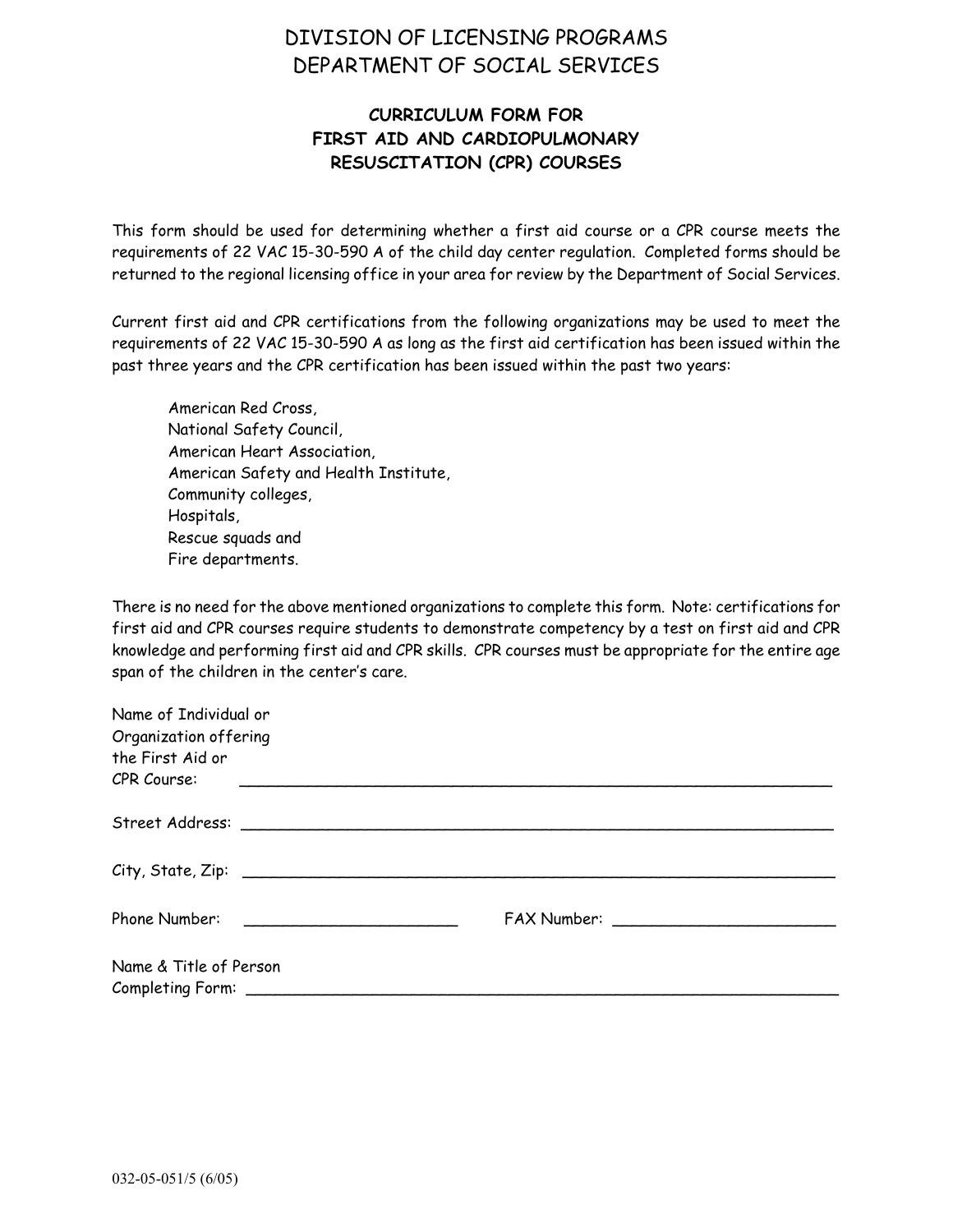| I.       |                                   | First Aid Course Information                                                                                                                                                              |                             |                            |                           |  |
|----------|-----------------------------------|-------------------------------------------------------------------------------------------------------------------------------------------------------------------------------------------|-----------------------------|----------------------------|---------------------------|--|
|          | A.                                |                                                                                                                                                                                           |                             |                            |                           |  |
|          |                                   |                                                                                                                                                                                           |                             |                            |                           |  |
|          | В.                                | Please check the content areas covered by the first aid course.<br>management of:                                                                                                         |                             |                            | Emergency                 |  |
|          |                                   | ____ Bleeding                                                                                                                                                                             | ____ Dental Emergencies     |                            | ____ Electric shock       |  |
|          |                                   | Burns                                                                                                                                                                                     | ____ Head injuries          |                            | ___ Drowning              |  |
|          | Poisoning                         |                                                                                                                                                                                           | ____ Allergic reactions     |                            | Shock                     |  |
|          |                                   | ____ Choking                                                                                                                                                                              | Loss of consciousness       |                            | ___ Eye injuries          |  |
|          |                                   | ____ Injuries, including                                                                                                                                                                  | ____ Musculoskeletal injury |                            | _____ Convulsions or non- |  |
|          |                                   | insect, animal &                                                                                                                                                                          |                             | (e.g., sprains, fractures) | convulsive                |  |
| seizures |                                   | human bites                                                                                                                                                                               |                             |                            |                           |  |
|          | C.                                | Please indicate below the credential(s) and expiration date(s) for each first aid<br>instructor. All instructors must continue to hold current credentials from the<br>certifying agency. | Instructor<br>#1            | Instructor<br>#2           | Instructor<br>#3          |  |
|          |                                   |                                                                                                                                                                                           |                             |                            |                           |  |
|          |                                   | Standard First Aid Instructor,                                                                                                                                                            |                             |                            |                           |  |
|          |                                   | Community First Aid & Safety                                                                                                                                                              | (Name)                      | (Name)                     | (Name)                    |  |
|          |                                   | Instructor, or Emergency Response_                                                                                                                                                        |                             |                            |                           |  |
|          |                                   | Instructor (American Red Cross)                                                                                                                                                           | (Expiration Date)           | (Expiration Date)          | (Expiration               |  |
| Date)    |                                   |                                                                                                                                                                                           |                             |                            |                           |  |
|          |                                   | First Aid Instructor                                                                                                                                                                      |                             |                            |                           |  |
|          |                                   | (National Safety Council)                                                                                                                                                                 | (Name)                      | (Name)                     | (Name)                    |  |
|          |                                   |                                                                                                                                                                                           |                             |                            |                           |  |
|          |                                   |                                                                                                                                                                                           | (Expiration Date)           | (Expiration Date)          | (Expiration               |  |
| Date)    |                                   |                                                                                                                                                                                           |                             |                            |                           |  |
|          |                                   |                                                                                                                                                                                           |                             |                            |                           |  |
|          |                                   | <b>Emergency Medical Technician</b><br><b>Instructor (State Department</b>                                                                                                                | (Name)                      | (Name)                     | (Name)                    |  |
|          | of Health - Division of Emergency |                                                                                                                                                                                           |                             |                            |                           |  |
|          |                                   | Medical Services)                                                                                                                                                                         | (Expiration Date)           | (Expiration Date)          | (Expiration Date)         |  |
|          |                                   |                                                                                                                                                                                           |                             |                            |                           |  |
|          |                                   | Registered Nurse (Virginia                                                                                                                                                                |                             |                            |                           |  |
|          | Department of Health Professions, |                                                                                                                                                                                           | (Name)                      | (Name)                     | (Name)                    |  |
|          |                                   | Board of Nursing)                                                                                                                                                                         |                             |                            |                           |  |
|          |                                   |                                                                                                                                                                                           | (Expiration Date)           | (Expiration Date)          | (Expiration Date)         |  |
|          |                                   | Physician (Medical, Virginia                                                                                                                                                              |                             |                            |                           |  |
|          |                                   | Department of Health Professions,                                                                                                                                                         | (Name)                      | (Name)                     | (Name)                    |  |
|          |                                   | Board of Medicine)                                                                                                                                                                        |                             |                            |                           |  |
|          |                                   |                                                                                                                                                                                           | (Expiration Date)           | (Expiration Date)          | (Expiration               |  |
|          |                                   | Date)                                                                                                                                                                                     |                             |                            |                           |  |

- 2 -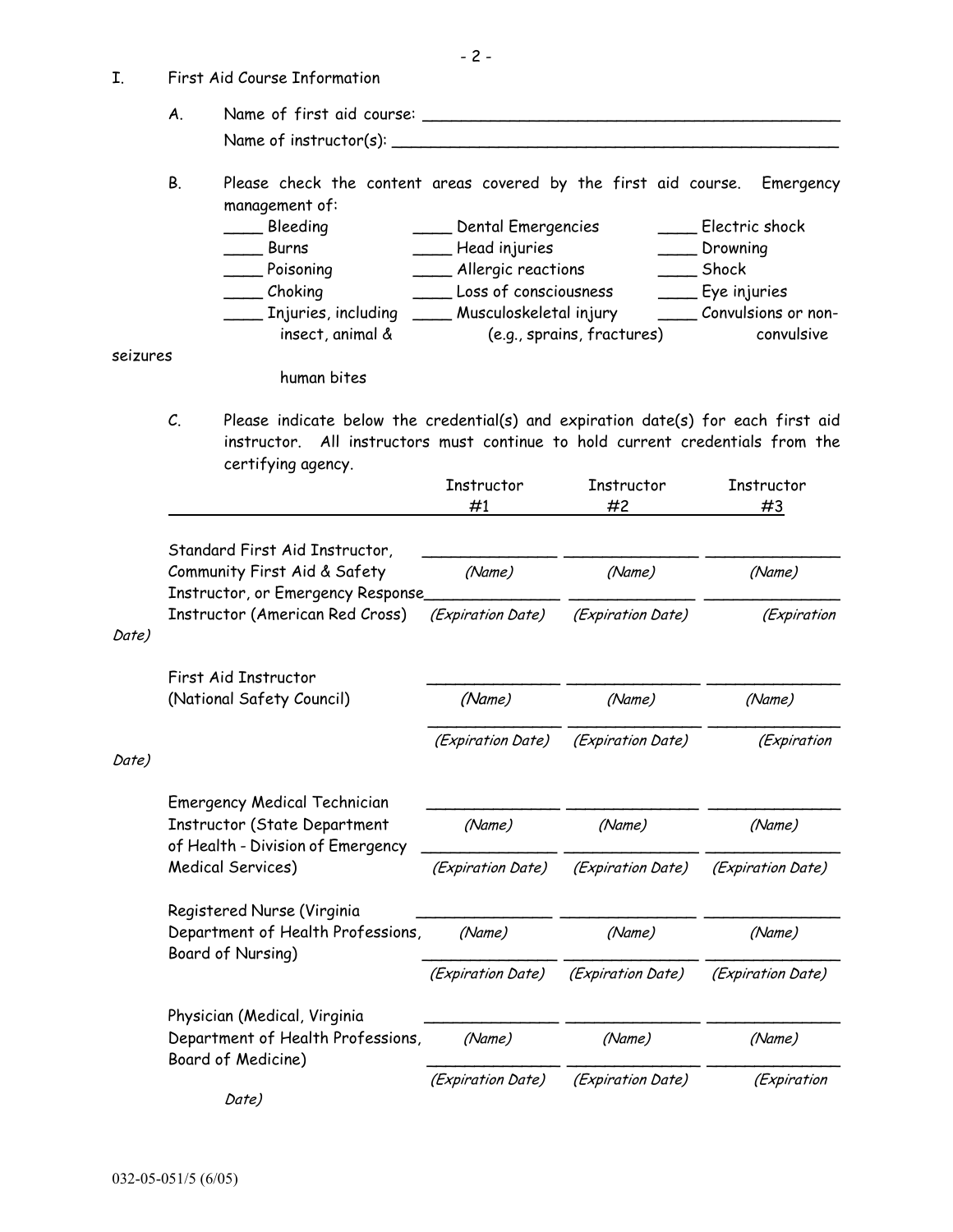|     |    | Safety and Health Institute)                                                                                                                                                                                                                                                                                                                                                                                                                                                                                                  | (Name)                                                           | (Name)            | (Name)              |
|-----|----|-------------------------------------------------------------------------------------------------------------------------------------------------------------------------------------------------------------------------------------------------------------------------------------------------------------------------------------------------------------------------------------------------------------------------------------------------------------------------------------------------------------------------------|------------------------------------------------------------------|-------------------|---------------------|
|     |    |                                                                                                                                                                                                                                                                                                                                                                                                                                                                                                                               | (Expiration Date)                                                | (Expiration Date) | (Expiration Date)   |
|     |    | None of the above                                                                                                                                                                                                                                                                                                                                                                                                                                                                                                             |                                                                  |                   |                     |
|     |    | Note: Individuals not meeting one of the above qualifications may still be able to teach<br>if information is provided that demonstrates the individual: is competent in first aid,<br>knows adult training techniques, can teach first aid knowledge and skills and regularly<br>teaches first aid courses, some of which are monitored by an outside entity.                                                                                                                                                                | (Name)                                                           | (Name)            | (Name)              |
|     | D. | Will you assure that each instructor's credential mentioned above will be kept current<br>during the Department of Social Services ' acceptance of your course?<br>yes (                                                                                                                                                                                                                                                                                                                                                      | <b>No.</b>                                                       |                   |                     |
|     | Ε. | Does the first aid course content reflect recommendations from one of the following<br>sources: American Red Cross, American Heart Association (Guidelines 2000 for<br>Cardiopulmonary Resuscitation and Emergency Cardiovascular Care: International<br>Consensus on Science published in the August 22, 2000 issue of Circulation), National<br>Safety Council, American Academy of Pediatrics (first aid chart dated 9/01) or Virginia<br>Department of Health (First Aid Guide for School Emergencies dated 1998)?<br>Yes | No                                                               |                   |                     |
|     | F. | Has the first aid course been reviewed and updated if needed to reflect the<br>recommendations in Guidelines 2000 for Cardiopulmonary Resuscitation and Emergency<br>Cardiovascular Care: International Consensus on Science published in the August 22,<br>2000 issue of Circulation?<br>_ Yes                                                                                                                                                                                                                               | No                                                               |                   |                     |
|     | G. | Does the first aid course require students to demonstrate competency by written test<br>(or other method if English is a second language or the person has a disability) in<br>relation to first aid knowledge?<br>$\overline{\phantom{a}}$ Yes                                                                                                                                                                                                                                                                               | <b>Simple Street No</b>                                          |                   |                     |
|     | Н. | Does the first aid course require students to demonstrate competency in the application<br>of skills learned during the course?<br>$\rule{1em}{0.15mm}$ Yes                                                                                                                                                                                                                                                                                                                                                                   | $\rule{1em}{0.15mm}$ No                                          |                   |                     |
|     | I. | How long does your first aid certification or other documentation of student competency<br>stay valid?                                                                                                                                                                                                                                                                                                                                                                                                                        |                                                                  |                   |                     |
|     |    | ______ 3 years or less _______ More than 3 years ______ given to students                                                                                                                                                                                                                                                                                                                                                                                                                                                     |                                                                  |                   | No certification is |
| II. | Α. | <b>CPR Course Information</b><br>Name of CPR course:                                                                                                                                                                                                                                                                                                                                                                                                                                                                          | <u> 1980 - Andrea Stadt Britain, amerikansk politik (* 1950)</u> |                   |                     |
|     |    |                                                                                                                                                                                                                                                                                                                                                                                                                                                                                                                               |                                                                  |                   |                     |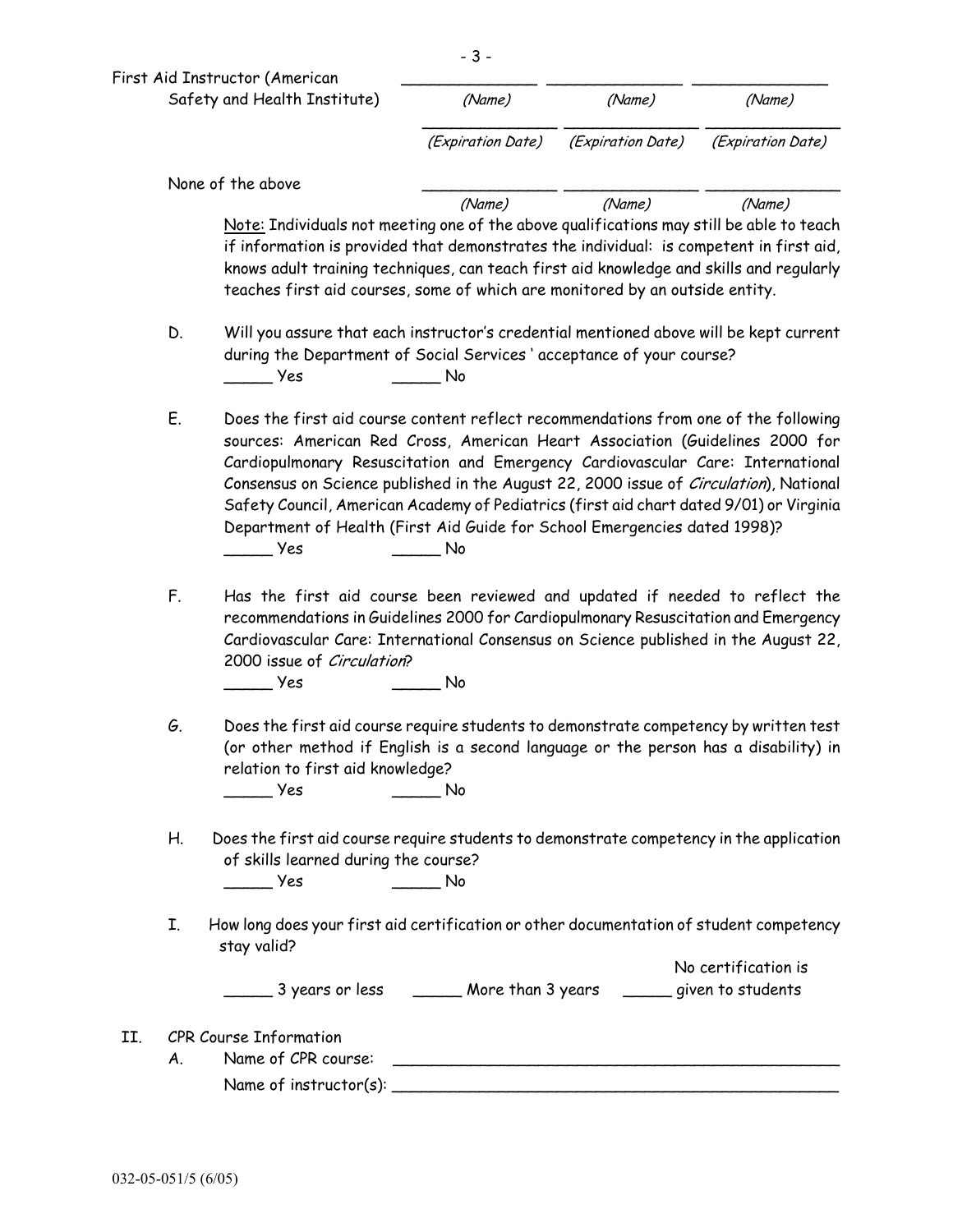- B. Please check the content areas covered by the CPR course:
	- \_\_\_\_ Determination of responsiveness
	- \_\_\_\_ Airway (assessment and opening of airway)
	- \_\_\_\_ Breathing (assessment of breathing and rescue breathing)
	- \_\_\_\_ Circulation (assessment of circulation and chest compressions)
	- \_\_\_\_ Coordination of compressions and rescue breathing
	- \_\_\_\_ Activation of EMS system
	- \_\_\_\_ Foreign-body airway obstruction management

 Note: CPR courses must be appropriate for the entire age span of children in the center's care.

C. Please indicate below the credential(s) and expiration date(s) for each CPR instructor. All instructors must continue to hold current credentials from the certifying agency.

|                                                                                          | Instructor<br>#1  | Instructor<br>#2  | Instructor<br>#3  |
|------------------------------------------------------------------------------------------|-------------------|-------------------|-------------------|
| CPR Instructor (American Red Cross)                                                      |                   |                   |                   |
|                                                                                          | (Name)            | (Name)            | (Name)            |
|                                                                                          | (Expiration Date) | (Expiration Date) | (Expiration Date) |
| CPR Instructor (National Safety Council)                                                 | (Name)            | (Name)            | (Name)            |
|                                                                                          | (Expiration Date) | (Expiration Date) | (Expiration Date) |
| BLS Instructor, Instructor Trainer, or<br>Regional Facility (American Heart Association) | (Name)            | (Name)            | (Name)            |
|                                                                                          | (Expiration Date) | (Expiration Date) | (Expiration Date) |
| <b>Emergency Medical Technician Instructor</b>                                           |                   |                   |                   |
| (State Department of Health - Division of<br><b>Emergency Medical Services)</b>          | (Name)            | (Name)            | (Name)            |
|                                                                                          | (Expiration Date) | (Expiration Date) | (Expiration Date) |
| Registered Nurse with current CPR                                                        |                   |                   |                   |
| credentials (Virginia Department of Health<br>Professions - Board of Nursing)            | (Name)            | (Name)            | (Name)            |
|                                                                                          | (Expiration Date) | (Expiration Date) | (Expiration Date) |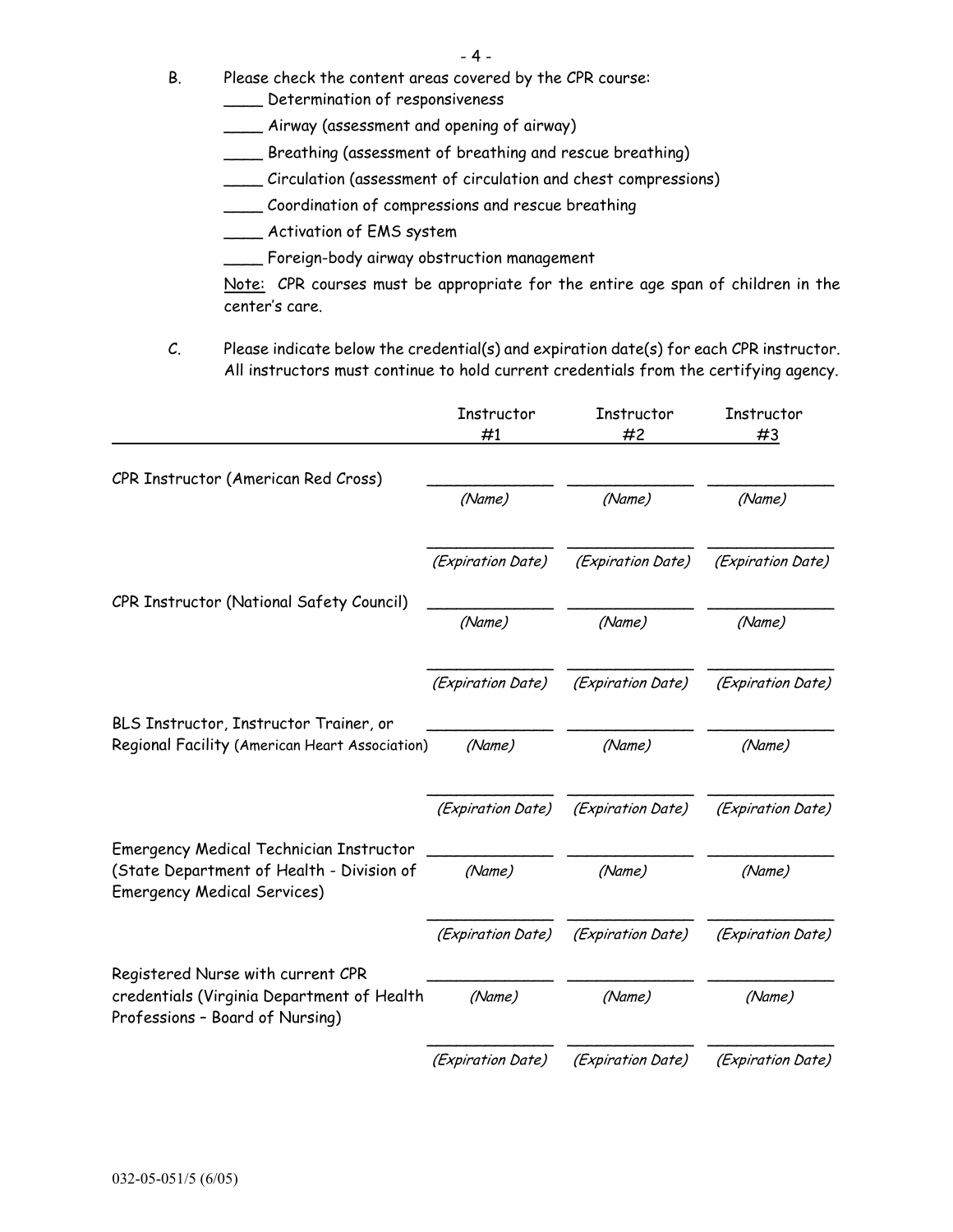| Physician with current CPR credentials<br>(Medical, Virginia Department of Health<br>Professions - Board of Medicine)                                                                                                                                                                                                                                  | (Name)                   | (Name)            | (Name)            |
|--------------------------------------------------------------------------------------------------------------------------------------------------------------------------------------------------------------------------------------------------------------------------------------------------------------------------------------------------------|--------------------------|-------------------|-------------------|
|                                                                                                                                                                                                                                                                                                                                                        | <i>(Expiration Date)</i> | (Expiration Date) | (Expiration Date) |
| CPR Instructor (American Safety and<br>Health Institute)                                                                                                                                                                                                                                                                                               | (Name)                   | (Name)            | (Name)            |
|                                                                                                                                                                                                                                                                                                                                                        | (Expiration Date)        | (Expiration Date) | (Expiration Date) |
| None of the above                                                                                                                                                                                                                                                                                                                                      |                          |                   |                   |
|                                                                                                                                                                                                                                                                                                                                                        | (Name)                   | (Name)            | (Name)            |
| Note: Individuals not meeting one of the above qualifications may still be able to teach<br>if information is provided that demonstrates the individual: is competent in CPR, knows<br>adult training techniques, can teach CPR knowledge and skills to others and regularly<br>teaches CPR courses, some of which are monitored by an outside entity. |                          |                   |                   |
| D.<br>Will you assure that each instructor's credential mentioned above will be kept current<br>during the Department of Social Services' acceptance of your course?<br>yes                                                                                                                                                                            | No                       |                   |                   |
| F<br>Is the CPR course content up to date so it reflects the American Heart Association's                                                                                                                                                                                                                                                              |                          |                   |                   |

 E. Is the CPR course content up to date so it reflects the American Heart Association's Guidelines 2000 for Cardiopulmonary Resuscitation and Emergency Cardiovascular Care: International Consensus on Science published in the August 22, 2000 issue of Circulation?

 $Yes$  No

- F. Does the CPR course require students to demonstrate competency by a written test (or other method if English is a second language or the person has a disability) on CPR knowledge? \_\_\_\_\_ Yes \_\_\_\_\_ No
- G. Does the CPR course require students to demonstrate competency in the application of CPR skills? \_\_\_\_\_ Yes \_\_\_\_\_ No
- H. How long does your CPR certification or other documentation of student competency stay valid?

 No certification is \_\_\_\_\_ 2 years or less \_\_\_\_\_ More than 2 years \_\_\_\_\_ given to students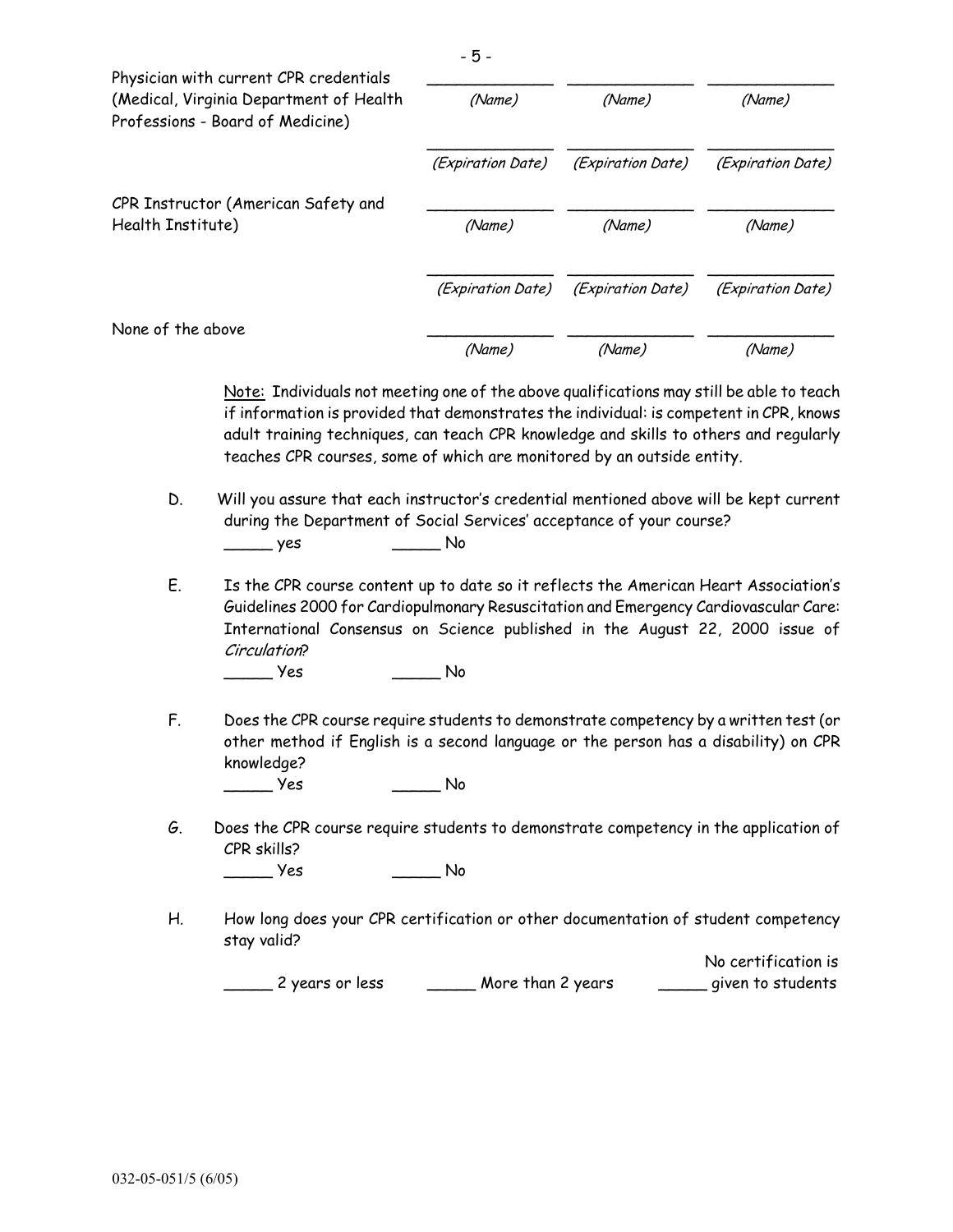- 6 -

| Results of the Department of Social Services' evaluation of your first aid/CPR course should be sent to: |
|----------------------------------------------------------------------------------------------------------|
|                                                                                                          |
|                                                                                                          |

 $\overline{\phantom{a}}$  , where  $\overline{\phantom{a}}$  , where  $\overline{\phantom{a}}$  , where  $\overline{\phantom{a}}$  , where  $\overline{\phantom{a}}$  , where  $\overline{\phantom{a}}$ 

 $\overline{\phantom{a}}$  , where  $\overline{\phantom{a}}$  , where  $\overline{\phantom{a}}$  , where  $\overline{\phantom{a}}$  , where  $\overline{\phantom{a}}$  , where  $\overline{\phantom{a}}$ 

 $\overline{\phantom{a}}$  , where  $\overline{\phantom{a}}$  , where  $\overline{\phantom{a}}$  ,  $\overline{\phantom{a}}$  ,  $\overline{\phantom{a}}$  ,  $\overline{\phantom{a}}$  ,  $\overline{\phantom{a}}$  ,  $\overline{\phantom{a}}$  ,  $\overline{\phantom{a}}$  ,  $\overline{\phantom{a}}$  ,  $\overline{\phantom{a}}$  ,  $\overline{\phantom{a}}$  ,  $\overline{\phantom{a}}$  ,  $\overline{\phantom{a}}$  ,  $\overline{\phantom{a}}$  ,

\_\_\_\_\_\_\_\_\_\_\_\_\_\_\_\_\_\_\_\_\_\_\_\_\_\_\_\_\_\_\_\_\_\_\_\_\_\_\_\_\_ \_\_\_\_\_\_\_\_\_\_\_\_\_\_\_\_\_\_\_\_ **(Signature of Person Completing this Form) (Date)**

Note: The Department of Social Services may monitor the instructor(s) as well as the competency of the students in relation to first aid and CPR knowledge and skills to ensure compliance with the information provided on this form.

| meet the first aid requirements of 22 VAC 15-30-590 A of the Standards for Licensed                                                                                             |  |
|---------------------------------------------------------------------------------------------------------------------------------------------------------------------------------|--|
| Child Day Centers. The individual(s) mentioned in this form must teach the course and                                                                                           |  |
| continue to hold current credentials from the certifying agency as noted in this form.                                                                                          |  |
| You may use this course until ________________________. Any change to the first aid                                                                                             |  |
| course or the center regulation or any new information we may learn about first aid may                                                                                         |  |
| affect the acceptability of your course.                                                                                                                                        |  |
|                                                                                                                                                                                 |  |
| meet the CPR requirements of 22 VAC 15-30-590 A of the Standards for Licensed                                                                                                   |  |
| Child Day Centers. The individual(s) mentioned in this form must teach the course and                                                                                           |  |
| continue to hold current credentials from the certifying agency as noted in this form.                                                                                          |  |
| You may use this course until __________________________. Any change to the CPR course<br>or the center regulation or any new information we may learn about CPR may affect the |  |
| acceptability of your course. Center staff need to take CPR courses appropriate for                                                                                             |  |
| the entire age span of the children in the center's care.                                                                                                                       |  |
|                                                                                                                                                                                 |  |
|                                                                                                                                                                                 |  |
| for meeting the first aid requirements of 22 VAC 15-30-590 A of the Standards for                                                                                               |  |
| Licensed Child Day Centers because of the following:                                                                                                                            |  |
|                                                                                                                                                                                 |  |
|                                                                                                                                                                                 |  |
|                                                                                                                                                                                 |  |
|                                                                                                                                                                                 |  |